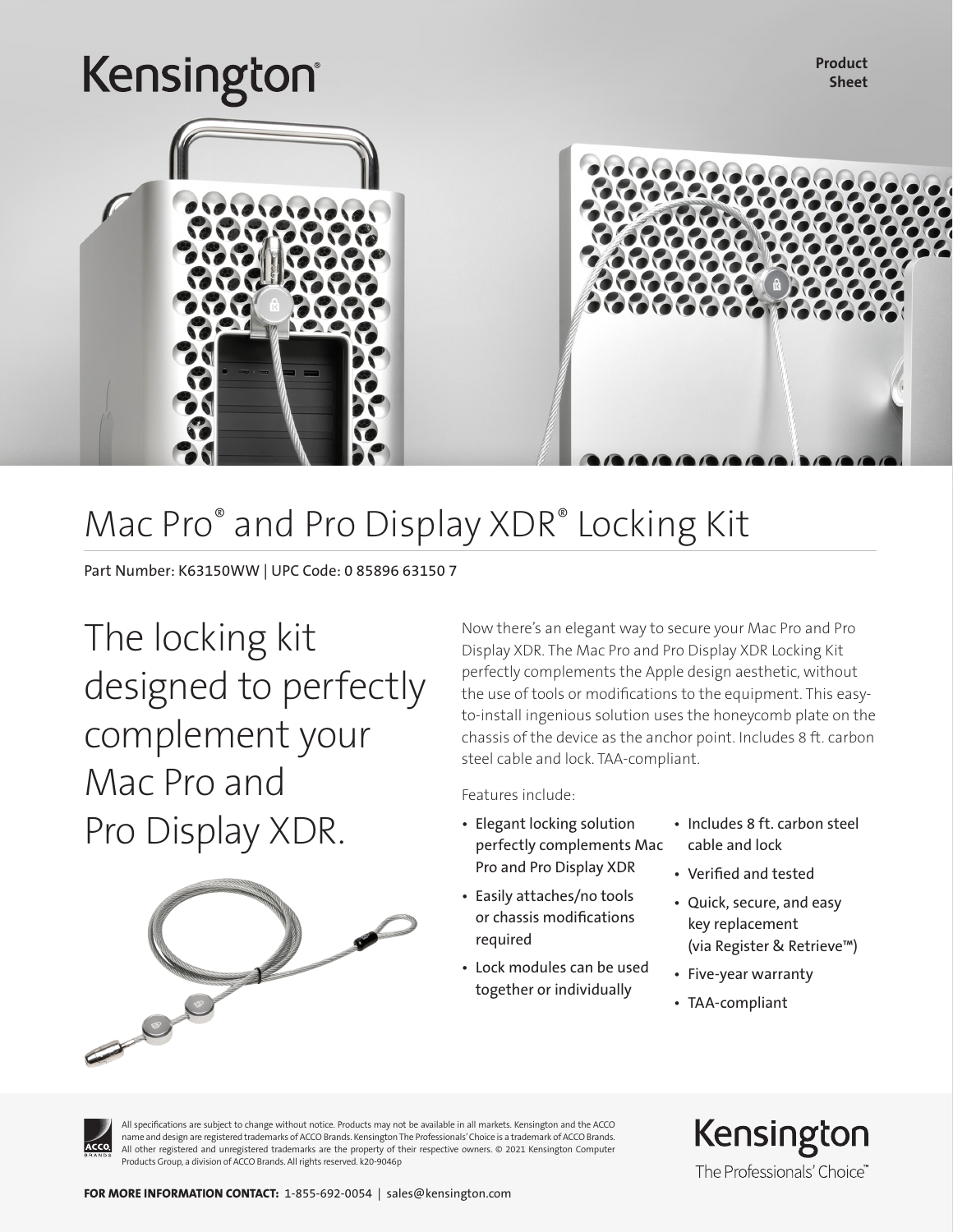# Kensington®

### Mac Pro® and Pro Display XDR® Locking Kit

Part Number: K63150WW | UPC Code: 0 85896 63150 7



Elegant Locking Solution

Perfectly complements Mac Pro® and Pro Display XDR® .



Easily Attaches No tools or modifications necessary.



Flexible Use Lock modules can be used together or individually.



Carbon Steel Cable

Eight-foot cable with plastic sheath delivers cut and theft resistance.



### Verified and Tested

Each Kensington lock is precision engineered to meet or exceed rigorous industry standards for strength, physical endurance, and mechanical resilience.



**Register & Retrieve** 

### Register & Retrieve™

Kensington's online registration program that allows for quick, secure, and free key replacement.



Five-Year Warranty

Rest assured knowing you're covered by Kensington.



TAA-Compliant

Ready for use in U.S. Federal Government institutions and organizations.